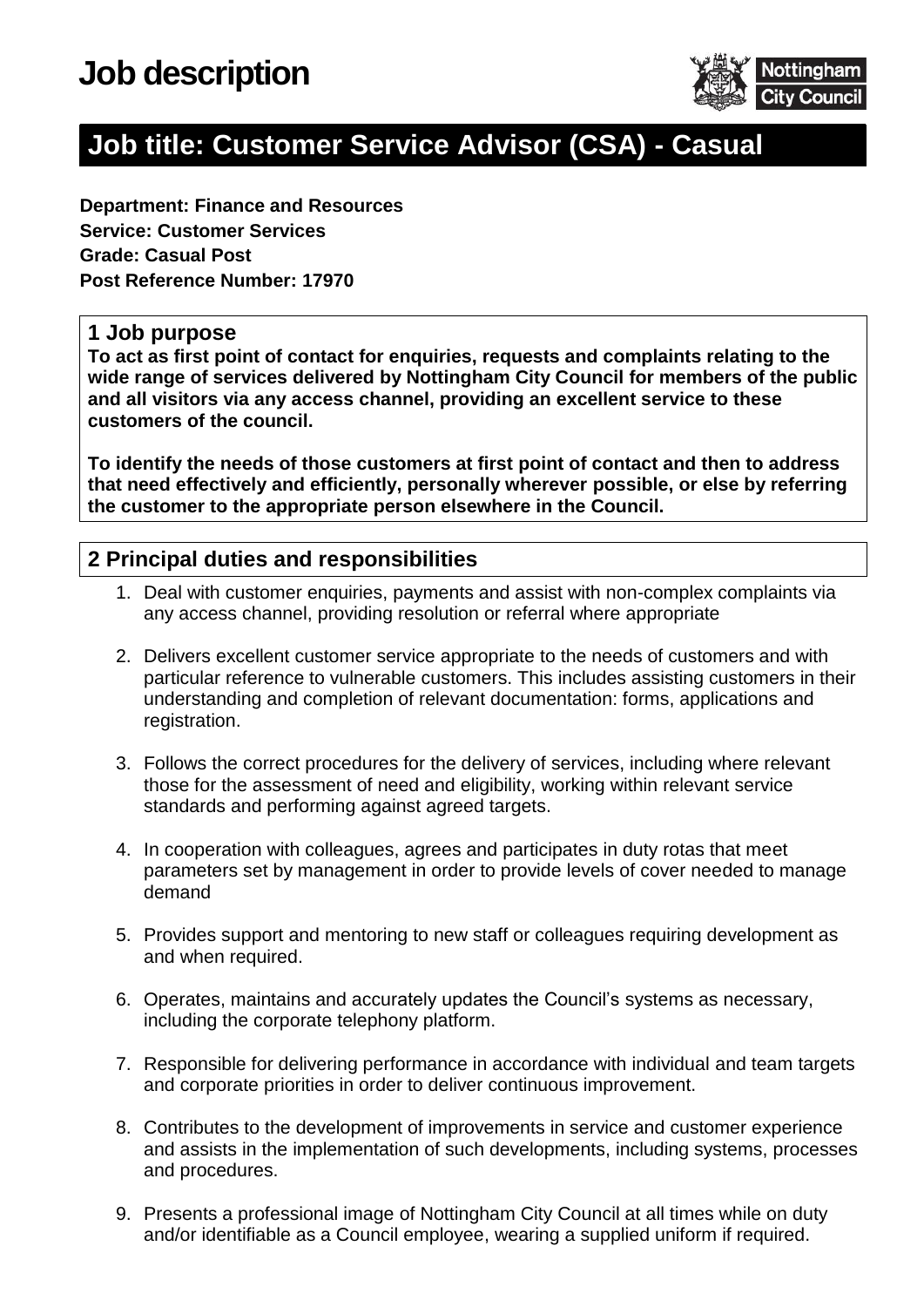10.Work on a rota according to service demand which may include occasional weekends, working from home or at any Nottingham City Council building as required.

**3 All staff are expected to maintain high standards of customer care in the context of the City council's Core Values, to uphold the Equality Scheme 'Fair & Just' and health and safety standards and to participate in training activities necessary to their post.**

**4. All staff are expected to abide by the obligations set out in the Information Security Policy, IT Acceptable Use Policy and Code of Conduct in order to uphold Nottingham City Council standards in relation to the creation, management, storage and transmission of information. Information must be treated in confidence and only be used for the purposes for which it has been gathered and should not be shared except where authorised to do so. It must not be used for personal gain or benefit, nor should it be passed on to third parties who might use it in such a way. All staff are expected to uphold the City Council obligations in relation to current legislation including the Data Protection Act and Freedom of Information Act.**

**5 This is not a complete statement of all duties and responsibilities of this post. The post holder may be required to carry out any other duties as directed by a supervising officer, the responsibility level of any other duties should not exceed those outlined above.**

**6 Numbers and grades of any staff supervised by the post holder:** None

**7 Post holder's immediate supervisor:** Customer Hub Manager

**Prepared by/author:** Dom O'Melia **Date:** Nov 2019

**Job title:** Customer Services Manager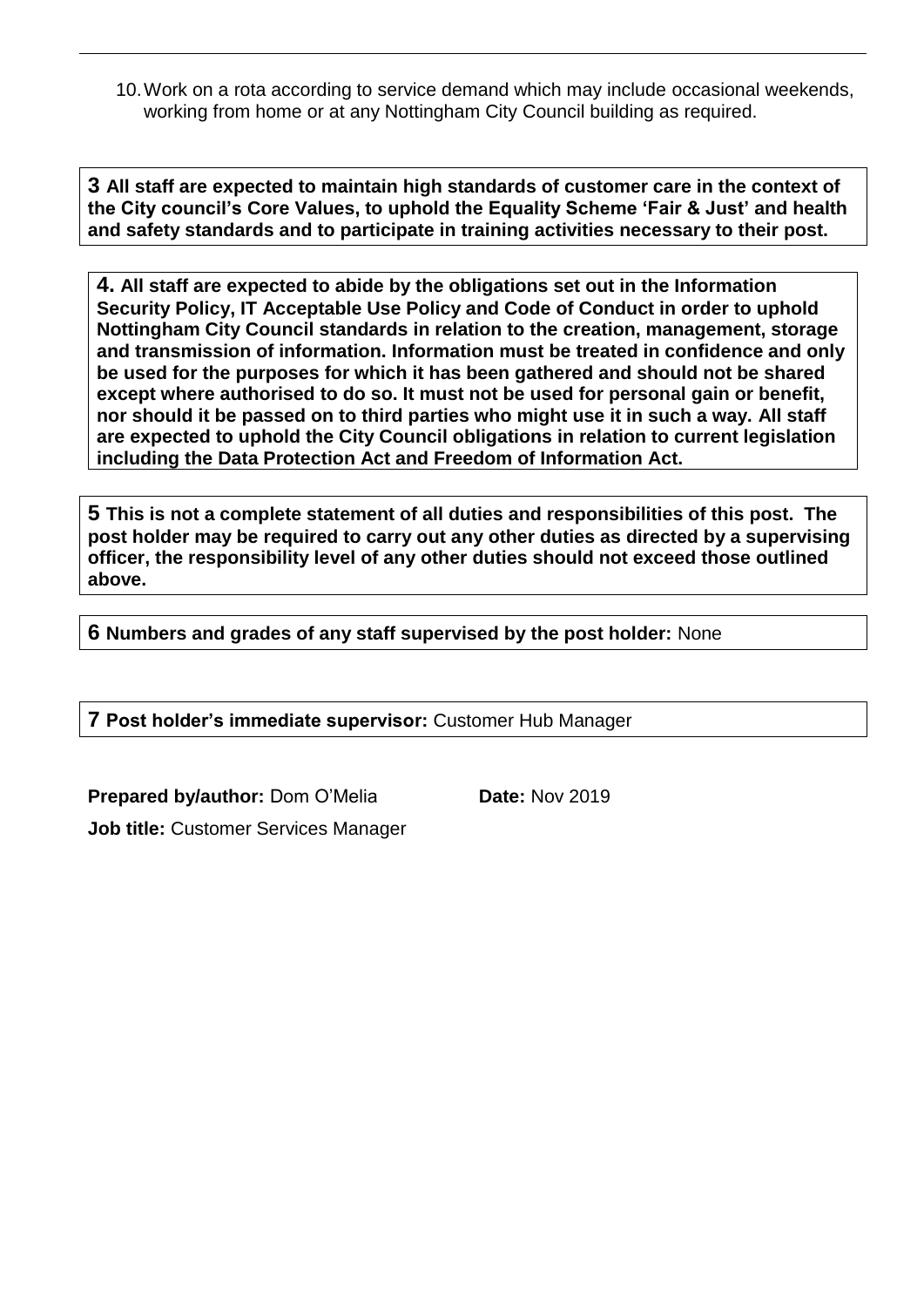å. **Note:** This section should only be included in job descriptions issued to employees and should not be sent to all job applicants.

I understand and accept the job duties and responsibilities contained in this job description.

**Signature: Date:**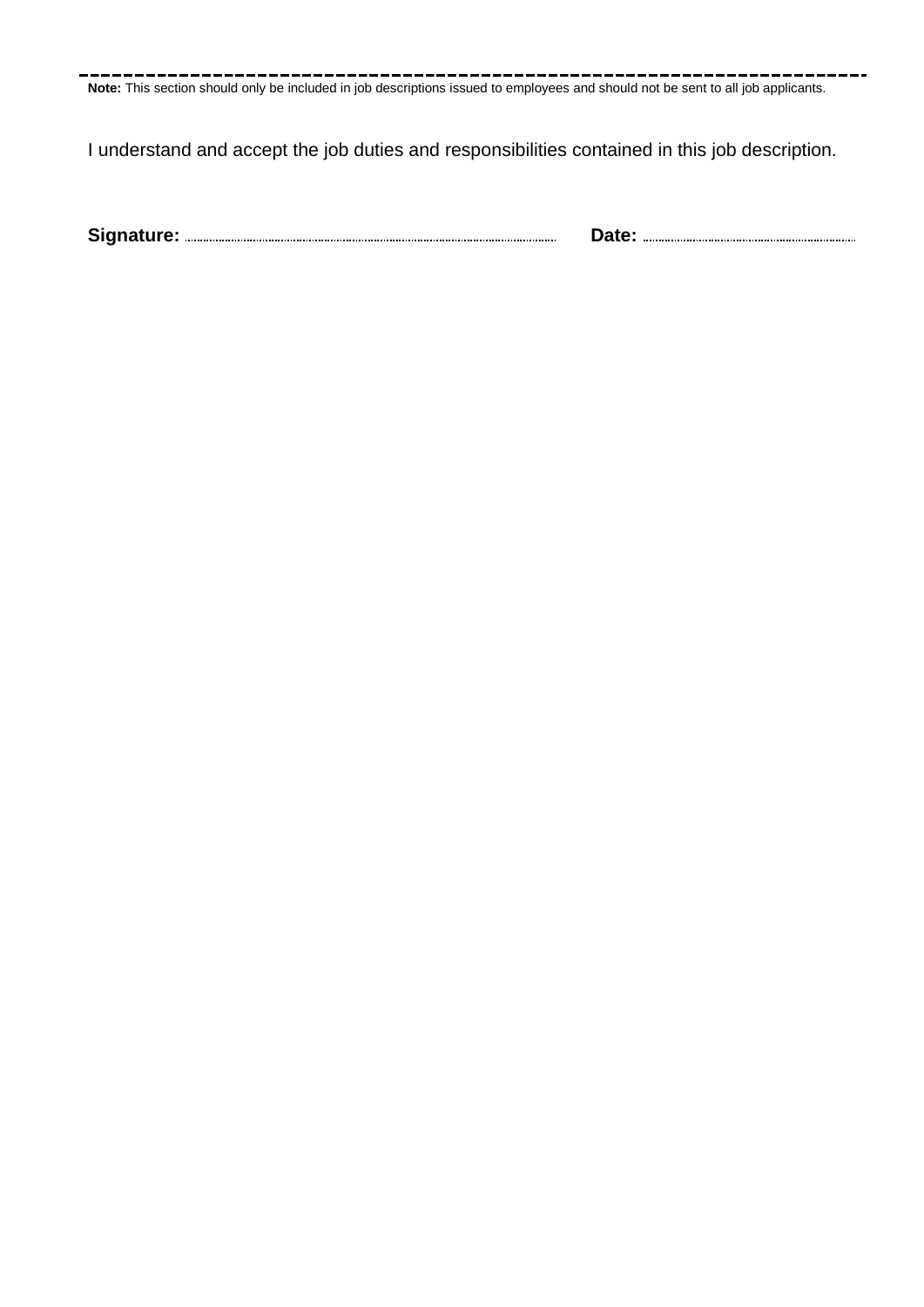

# **Job title: Customer Service Advisor (CSA) – Casual**

### **Department: Finance and Resources Service: Customer Services Grade: Casual Post Post Reference Number: 17970**

| <b>Areas of</b>                               | <b>Requirements</b>                                                                                                                                                    |  | <b>Measurement</b> |   |   |   |  |
|-----------------------------------------------|------------------------------------------------------------------------------------------------------------------------------------------------------------------------|--|--------------------|---|---|---|--|
| responsibility                                |                                                                                                                                                                        |  | $\mathbf{A}$       | Т |   | D |  |
| Knowledge                                     | Detailed knowledge of the wide range of services<br>provided by the Contact Centre, or the ability to<br>learn about and understand these services within<br>3 months. |  |                    |   | ✔ |   |  |
| <b>Customer focus</b><br>and<br>communication | Demonstrates understanding of issues from the<br>customers' perspective.                                                                                               |  | ✔                  |   | ✔ |   |  |
|                                               | Able to search information systems and use own<br>knowledge to provide information and resolve<br>requests.                                                            |  |                    |   |   |   |  |
|                                               | Actively listens to the customer and asks<br>appropriate questions to identify customer needs.                                                                         |  |                    | ✔ |   |   |  |
|                                               | Takes ownership of customer enquiries and<br>problems.                                                                                                                 |  | ✔                  |   | ✔ |   |  |
|                                               | Manages difficult conversations calmly and<br>effectively.                                                                                                             |  |                    | ✔ |   |   |  |
|                                               | Advises on options, suggests alternatives and/or<br>improved solutions.                                                                                                |  | ✔                  |   | ✔ |   |  |
|                                               | To liaise with other colleagues or partners to<br>resolve customers issues                                                                                             |  | ✔                  |   | ✔ |   |  |
|                                               | Able to operate telephony and other equipment<br>provided.                                                                                                             |  | ✔                  | ✔ |   |   |  |
|                                               | Prioritises and plans own workload.                                                                                                                                    |  | ✔                  |   |   |   |  |
|                                               | Understands and recognises Contact Centre<br>service requirements in resolving enquires<br>received by phone, email or via the internet.                               |  | ✔                  |   |   |   |  |
| <b>IT Skills</b>                              | Able to navigate between multiple IT applications<br>to respond to customer enquiries.                                                                                 |  | ✔                  |   |   |   |  |
|                                               | Uses systems correctly and updates accurately.                                                                                                                         |  | ✔                  |   | ✔ |   |  |
| <b>Contributes to</b><br>development of       | Learns from own mistakes and those of others.                                                                                                                          |  | ✔                  |   | ✔ |   |  |